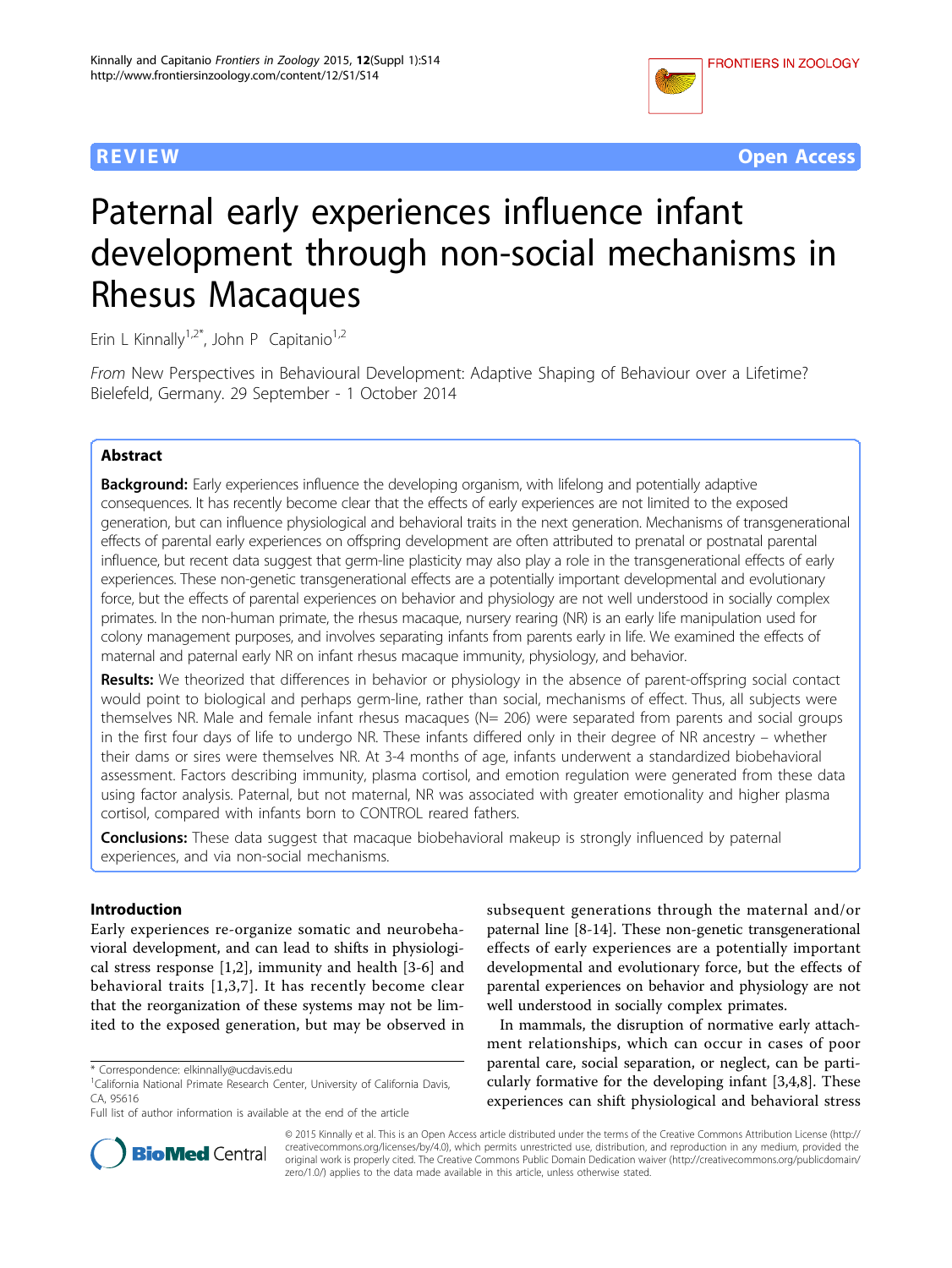response [[2\]](#page-6-0), sociality [[7\]](#page-6-0), and disease risk [[3-6\]](#page-6-0), all of which are central components to an individual's fitness. It has recently become clear that poor quality attachment relationships early in life can also influence neurobehavioral development in subsequent generations [[8-14](#page-6-0)]. These transgenerational effects of adversity have often been attributed to environmental transmission, as can occur through generational cycles of parent-infant attachment or social learning [[10](#page-6-0)-[15\]](#page-6-0). Biological mechanisms for such phenomena, in contrast, have been thought to be few.

This is the case largely because, until the last decade, the only non-social mode of inheritance from parents was believed to be genetic, which should be unchanged by experiences. However, non-genetic germ-line mechanisms for the transgenerational effects of early experiences have been recently identified [[16,17\]](#page-6-0). Epigenetic changes to sperm DNA methylation patterns or micro-RNA expression, rather than changes to the genome sequence itself, have been observed in the sperm of fathers that experience temporary stress, coinciding with enhanced anxiety-related behavior in fathers [[18-24\]](#page-6-0). Intriguingly, these changes can be inherited by the next generation: the epigenetic differences observed in sperm between control and stressed fathers are also observed the in brains of their offspring [\[18](#page-6-0)-[20\]](#page-6-0). Intriguingly, this inheritance predicts phenotype: these epigenetic profiles inherited from stressed fathers predict anxiety-related traits in offspring that themselves were not exposed to stress. Of course, this is not always the case. Several studies have demonstrated a role for maternal factors, including maternal behavior, in the effects of paternal stress on infant outcomes [[19](#page-6-0),[25\]](#page-6-0). If transmission of experiencerelated traits between generations is observed between individuals without regular social contact between offspring and parents however, this evidence may point to germ-line mechanisms of inheritance of experiencerelated traits.

While there is some evidence in humans that early experiences may affect subsequent generations [[26,27\]](#page-6-0), it is not yet known whether germ-line factors play a role in transgenerational effects of early experiences in primates, including humans. In the present study, we investigated whether the effects of early life experiences in one generation would be observed in a subsequent generation of rhesus macaques, in the context of limited social contact between the two generations. Rhesus macaques are a useful species to help us understand the generality of the phenomenon across primates, because they show genetic and neural homology and comparable social complexity with other old-world primates, including humans [[28,29](#page-6-0)]. One of the best-characterized experimental early life manipulations in macaques is peer-rearing or nurseryrearing, [NR; 30, 31].NR monkeys can be compared with subjects that are raised by their mothers in extended social groups [CONTROL rearing), as is typical in macaque life history. Typically, NR infants are removed from their mothers on the first days of life, and then, usually within about a month, are housed with peers. One of the important consequences of NR is reorganization of the immune, endocrine, and nervous systems. Compared with CONTROL animals, NR macaques are characterized by widespread reorganization of stress pathway genes [[31](#page-6-0)-[33\]](#page-7-0), production of fewer immune cells [[34](#page-7-0)], and greater emotionality, such as the expression of emotionrelated behaviors in response to challenge, [such as fear grimaces, vocalizations, and lip smacks in macaques; [[35](#page-7-0)], and altered regulation of the hypothalamic-pituitary-adrenal (HPA) axis [[2,30](#page-6-0),[36](#page-7-0)], outcomes that are similar to those seen in humans that experience early adversity [[1,3,5](#page-6-0)-[7,9](#page-6-0)].While NR can alter developmental trajectories, these outcomes do not necessarily impair the ability of NR animals to have relatively normal social lives or to reproduce later in life. Thus, when NR animals breed, we can trace the effects of NR on offspring development and compare them with offspring of CONTROL reared macaques.

In the present report, we investigated whether maternal and/or paternal early experiences influenced infant immunological, physiological, and behavioral development in a non-human primate, the rhesus macaque. To do so, we compared the biobehavioral development of NR infants (3-4 months of age) based upon the their paternal and maternal rearing history – their dams and sires had been either CONTROL-reared or NR. We measured multiple behavioral, physiological, and immunological responses to challenge in these offspring. To test the hypothesis that transgenerational effects of NR were mediated through non-social mechanisms, our subjects were all themselves NR, which limited the opportunity for social transmission of any effects of parental NR to their offspring.

#### Results

We investigated whether maternal and paternal rearing would influence immune, physiological, and behavioral outcomes in their offspring. In the analysis, we controlled for potential contributing factors, including pedigree, infant sex, cohort (year of testing), paternal and maternal years of age, and day of maternal NR in four cases when mothers were not NR on Day 1. Paternal rearing history significantly predicted male and female infant measures ( $F_{3, 194} = 3.040$ , p = 0.030, partial eta<sup>2</sup>= 0.045; See Figure [1](#page-2-0)). The effects were such that infants with NR fathers exhibited significantly greater emotionality factor scores, which encompassed emotionalityrelated behaviors on days 1 and 2 of the assessment  $(F<sub>1, 196</sub> = 7.393, p = 0.007, partial eta<sup>2</sup> = 0.036)$  and higher plasma cortisol factor scores, which encompassed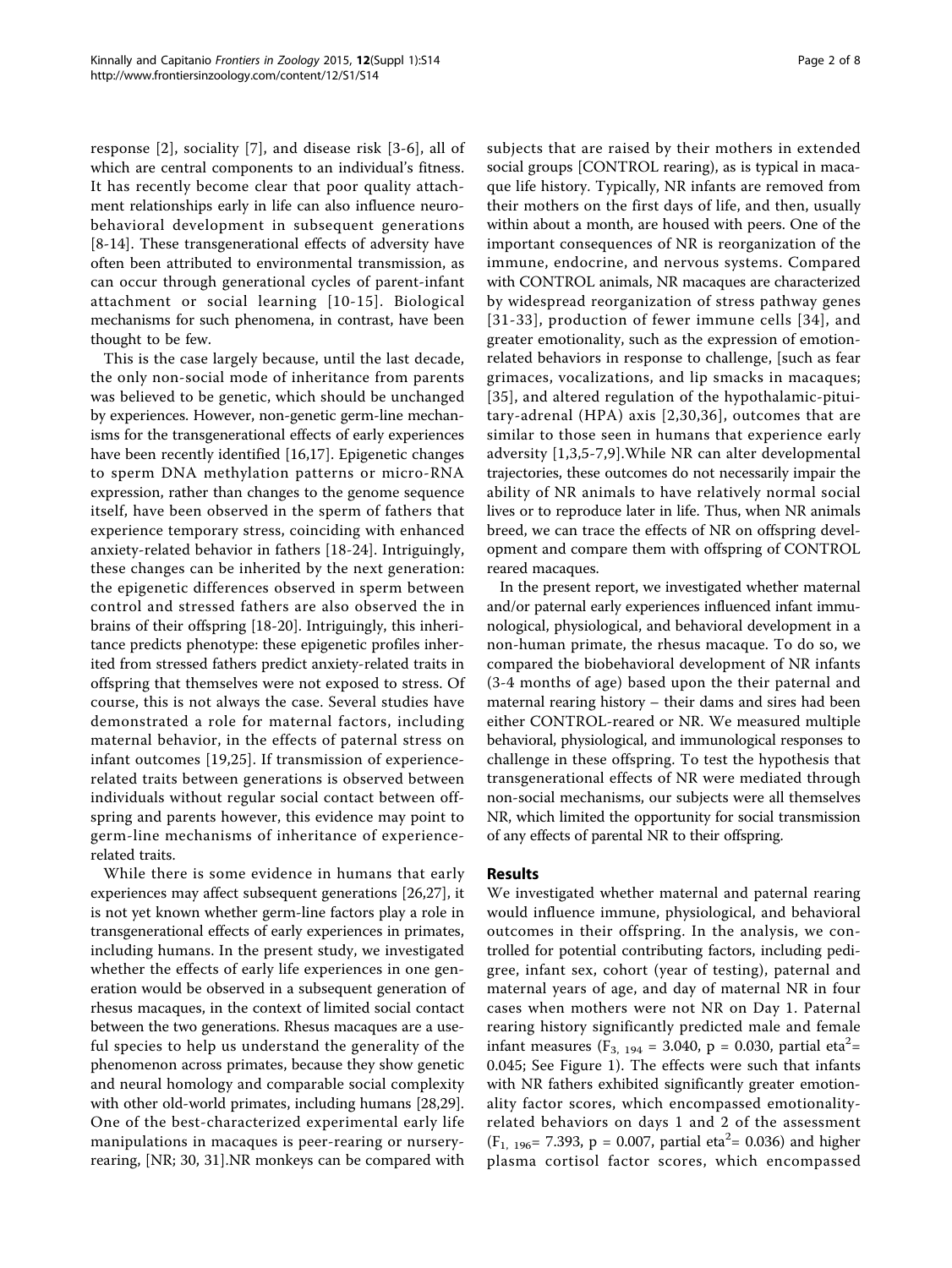<span id="page-2-0"></span>

plasma cortisol sampled on four occasions: 2 hours post social separation, 9 hours post separation, post dexamethasone treatment and post-ACTH treatment,  $(F_1, 203)$ = 4.958, p = 0.027, partial eta<sup>2</sup>= 0.025) compared to infants with CONTROL reared fathers. Paternal NR did not significantly predict immune factor scores, which comprised white blood cell count, lymphocyte count, CD4+ cell count, and CD+ cell count,  $(F_{1, 203} = 0.586,$  $p = 0.445$ , partial eta $2 = 0.025$ ). Maternal rearing history did not significantly predict physiological or behavioral measures (F<sub>3, 194</sub> = 1.475 p = 0.223, partial eta<sup>2</sup> = 0.003), nor did sex, pedigree, paternal or maternal age, or testing cohort(all  $p > .05$ ). Notably, day of maternal separation from mother did not predict infant outcomes  $(p > .05)$ . Post-hoc analysis demonstrates that there was no interaction between paternal rearing and infant sex  $(p > .05)$ .

#### **Discussion**

Early life experiences reorganize the physiology [[1,2](#page-6-0)] immunity [[3-6](#page-6-0)], and behavior [\[1,4](#page-6-0)-[6\]](#page-6-0)of the exposed individual, with lifelong consequences. Our data extend previous studies that have demonstrated that the experience of NR in macaques is associated with reduced immune cell counts [\[34\]](#page-7-0), dysregulated plasma cortisol [[2,30,](#page-6-0)[36](#page-7-0)] and greater emotion-related behavior [[35](#page-7-0)]. We now demonstrate that some of these effects are also observed in offspring of NR males. Male and female offspring of NR males exhibited greater trait emotionality and higher plasma cortisol compared with descendants of CON-TROL males. Notably, these differences were observed in the absence of extended social exposure to fathers, mothers, or extended families and social groups, as our infant subjects were all themselves NR. It is unlikely that genetic influences explain these results, because parental NR was administered randomly, our population pairwise relatedness was low(less than 2%), and we controlled for pedigree in our analysis. In sum, our work suggests that vestiges of early stress may not be limited to exposed individuals in primates, but may influence subsequent generations through the paternal line via apparently nonsocial mechanisms.

In the present study, paternal NR predicted greater emotionality and higher plasma cortisol in NR offspring. Maternal effects of NR were not observed in this study. These findings are consistent with several studies that have demonstrated paternal line effects of adversity on anxiety-and health-related traits in offspring, even in the absence of social contact with fathers [[18-23](#page-6-0)], but are somewhat inconsistent with rodent studies that have demonstrated equivalent transgenerational effects of both paternal and maternal exposures [[23](#page-6-0)]. This does not necessarily mean that maternal NR has no effect on offspring development, but its effects may be more complex to detect. Traits inherited via the maternal line arise from interactions among maternal genetics, prenatal factors, and postnatal investment. In the present study, the impact of postnatal investment would have been minimal: mothers and infant subjects remained together usually less than one full day (but no more than four days) after infant birth. But it is possible that maternal NR interacted with maternal genetics and prenatal factors in a way that obscured the effects of maternal rearing history on infant development in this analysis. Another possible source of heterogeneity is that, while all fathers were NR on Day 1 of life, as were the majority of NR mothers, a small subset (4/27) mothers had been separated from their own mothers later in development (two by Day 3 of life, but one on Day 23 and the other on day 85). We controlled for maternal postnatal day NR in our analysis. This variable did not affect out results, suggesting that the number of days that female infants remained with mothers before being NR did not change the effects on offspring. However, due to the small sample size of our NR mothers, it is possible that this heterogeneity in NR practices affected our results. To address this potential issue, we re-analyzed the data without these four females, and the results were identical. Thus, we believe that the main effects of maternal NR are, in fact, weaker than that of paternal NR, but future studies must corroborate this finding.

Because the effects we observed were specific to the paternal line, we considered the possibility that parental NR may be sex-specific, and thus, affect males and females differently. While other studies have demonstrated sex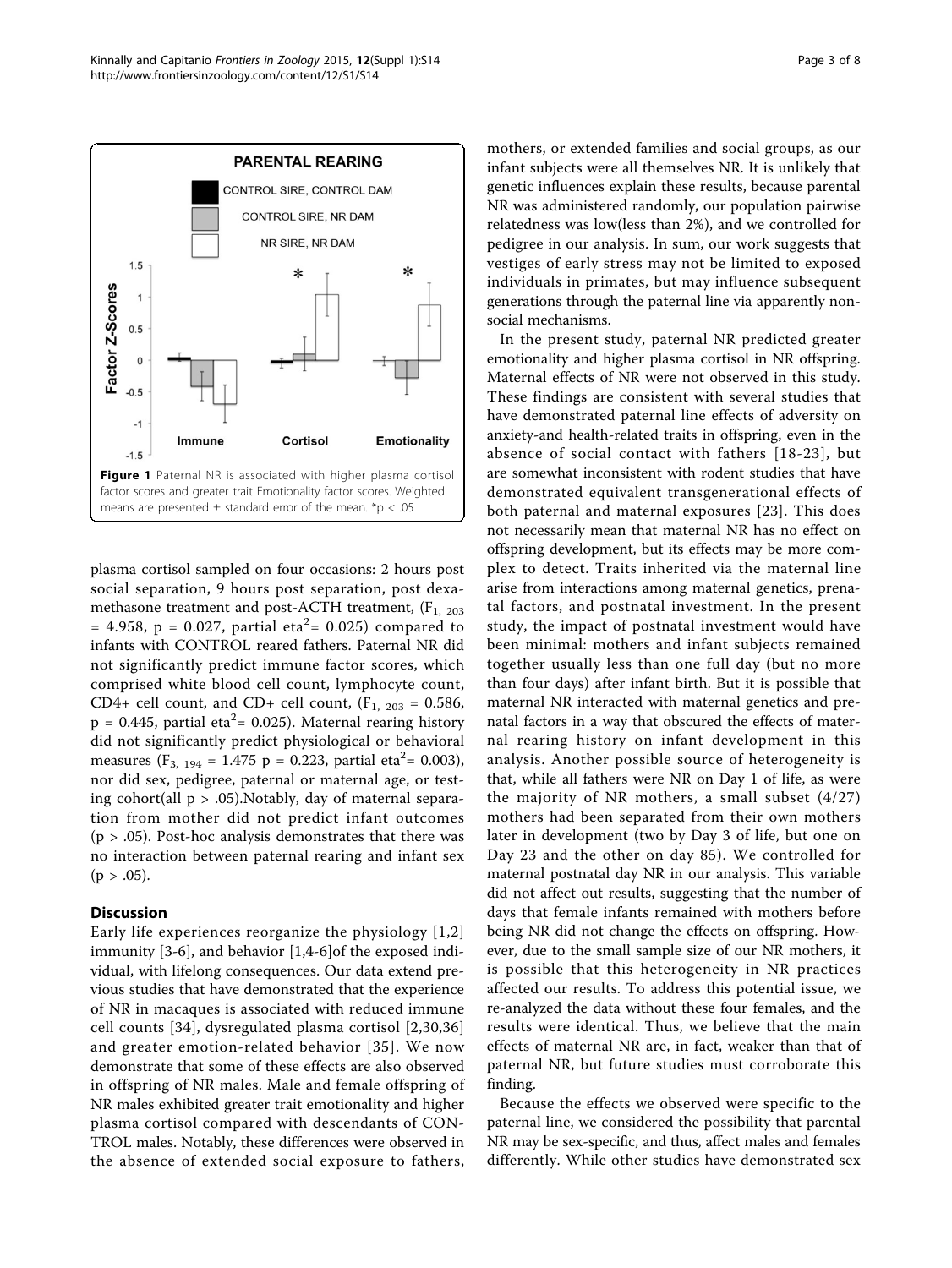differences in sensitivity to experiences [[37](#page-7-0),[38](#page-7-0)], and more recently it has been discovered that there may be sex differences in the effects of parental environmental exposure as well [\[18,23-27\]](#page-6-0), this was not the case in our population. Males and females were similarly affected by paternal line NR in our study, but it remains to be determined whether affected males and females will equally transmit the effects of paternal NR to their own offspring.

The mechanisms for the effects of paternal early stress on offspring trait emotionality and plasma cortisol are not yet known. The potential for social or environmental mechanisms to explain the effects of paternal NR in this study is limited. Thus, the effects of paternal NR may arise from germ-line mechanisms. If germ line elements were changed in males following early experiences and were stably inherited by progeny, this would help explain the effects of paternal NR. Presumably substantial changes to the DNA sequence itself are not widespread in sperm following stress, but epigenetic signals, such as histone modifications, micro RNAs, hormones/transcription factors, and DNA methylation patterns are all present in paternal germ cells and may be inherited by the developing infant [\[18](#page-6-0)-[20\]](#page-6-0).While several recent studies in rodents have demonstrated such transgenerational inheritance of exposure-induced DNA methylation patterns and micro RNA expression via sperm [[18](#page-6-0)-[23\]](#page-6-0), it is not yet known if such acquired germ-line changes are inherited in primates, including humans.

Why would paternal, but not maternal, NR effects be inherited through germ line mechanisms? Because most mammalian fathers, including rhesus macaques, contribute little more than germ cells to progeny (monogamous, biparental species represent an exception among mammals [[39](#page-7-0),[40\]](#page-7-0)), it has been theorized that we might expect such germ-line mediated mechanisms to evolve, to allow for intergenerational transmission of acquired information between males and their descendants in the species-typical absence of social contact [[41](#page-7-0)-[43\]](#page-7-0). We would not necessarily expect such germ line mechanisms for transmission to arise between mother and offspring in mammals, because there are other opportunities for such mother-infant transmission, including prenatal and postnatal signaling.

An alternate explanation for our findings is that mothers may adjust their prenatal investment in infants based on NR-related qualities of the father. Avian and mammalian mothers have been shown to adjust postnatal investment in infants based on paternal characteristics. In one recent study, female mice that were mated with males from impoverished early life conditions negatively adjusted their postnatal maternal investment toward offspring, which corresponded in a linear fashion with the rate of anxiety-related behaviors exhibited by

the father. This reduction in maternal care, in turn, predicted offspring growth [[28\]](#page-6-0). This study was consistent with the ethological literature that suggests that females may invest differently in offspring based on perceived characteristics of the male mate, for example, in mallards [[44](#page-7-0)]. In these previously described conditions, however, the female mated with only one male and therefore the identity of the father was likely known to the female. Macaques are a polygynous species, and females mate with multiple males throughout the breeding season. While evidence is scarce, there are few data available to suggest that females are aware of the identities of their offspring's fathers in natural group-living conditions. Similarly, in the present study, over 60% of our subjects' mothers lived in conditions with multiple males, meaning that mothers most likely did not know the identity of offspring's fathers. Future studies must investigate this possibility more systematically, however.

These findings have important evolutionary implications. When adverse early experience in a previous generation is associated with an emotionally reactive temperament and heightened cortisol in subsequent generations, this parental programming may influence the fitness and reproductive success of future generations. Initially, it may seem that the transgenerational programming of such traits may be disadvantageous to descendants' survival and reproductive success, especially if it leads to poorer mental and physical health. One might expect that a compensatory effect of parental environmental exposures on the health of their descendants would be a more adaptive strategy in an evolutionary context. Such a compensatory effect has been observed in humans [[26](#page-6-0),[27](#page-6-0)]. We provide some evidence for a compensatory effect as well. A previous study in this population demonstrated that NR predicts dampened cortisol output in 3-4 month olds. Our NR infants with NR fathers still exhibit dampened cortisol compared with CONTROL reared infants, but their cortisol was merely higher than other NR infants of CONTROL fathers. These results may suggest that the effects of NR on cortisol are somewhat, although not completely, reversed, in the next generation. It is also possible that challenges in a previous generation shape adaptive coping strategies in the next generation. For this to be an advantageous strategy, one might expect that transgenerational programming should optimize fitness under parental environmental conditions. To our knowledge, this has not yet been investigated, but at least two studies have demonstrated that early adversity may actually optimize survival skills and reproductive strategies in the same generation. Rats that received poor maternal care as infants reach puberty earlier and engage in higher rates of sexual behavior as adults, perhaps ensuring reproductive success in uncertain conditions [[45](#page-7-0)]. Additionally, while rats that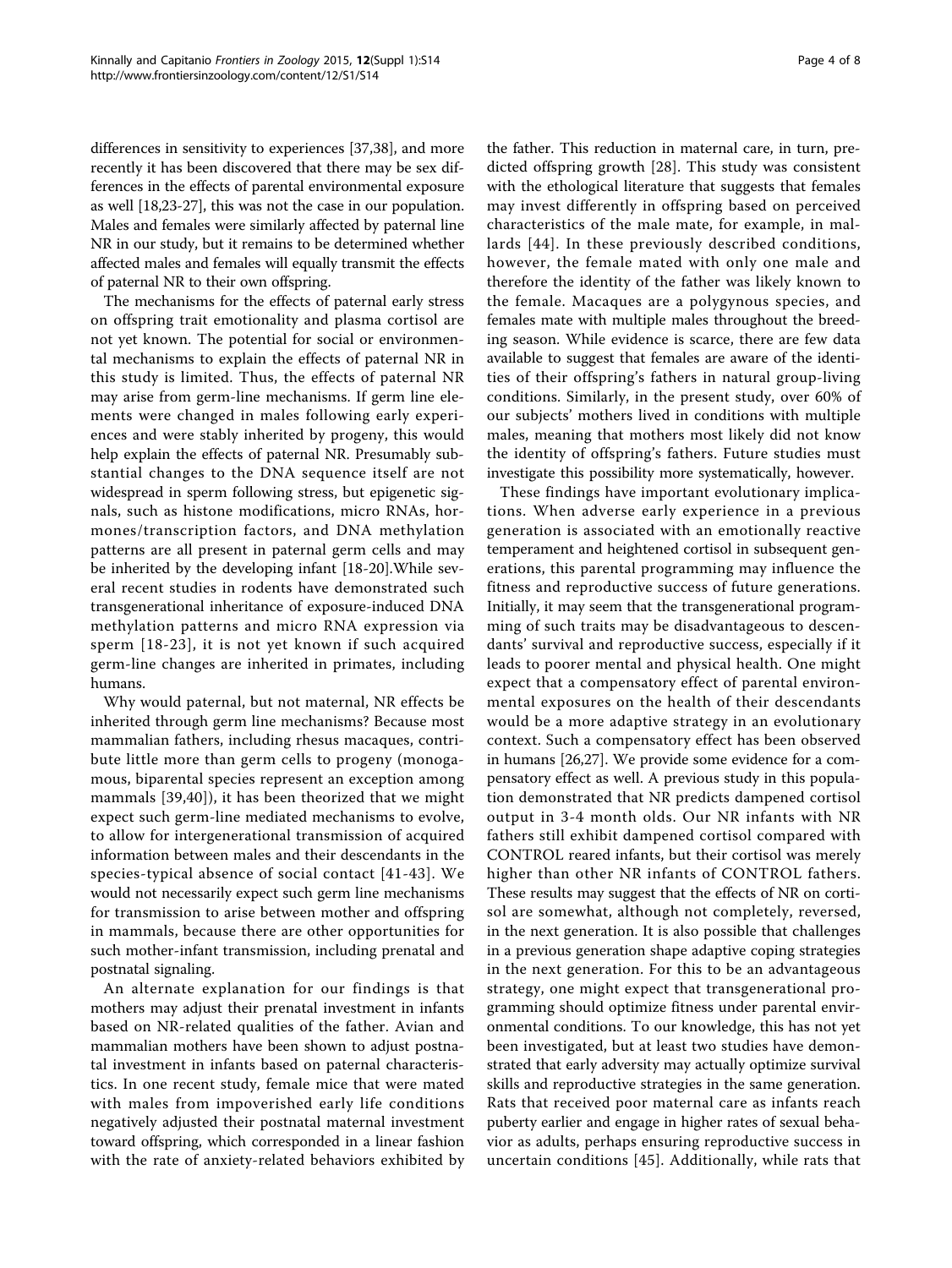received lower maternal care in infancy perform worse on a learning task than infants that received better care, these low care infants perform better than high care rats under stressful conditions, suggesting that early stress may have optimized performance for stress [[46\]](#page-7-0).Thus, transgenerational inheritance of stress coping strategies may actually optimize stress adaptation in the next generation – particularly if the offspring's environment matches the stressed parent's environment. Future studies will examine whether transgenerational stress programming may confer an advantage in subsequent generations in primates.

There were several important limitations of this study. The first limitation is that conditions similar to NR are not likely to occur in the wild, as infants that survive after being separated from parents have likely received care from other adult group members rather than peers. Thus, the ecological relevance of this paradigm is somewhat limited. However, we suggest that shifts in immunity, physiology, and behavior following variation in early experiences are likely facilitated by genomic, neural, and physiological shifts. Thus, the specific characteristics of the early experience may not be as important to the ecological relevance of our results as is the demonstration that these systems show shifts in response to different types of experiences. NR has been linked with similar biobehavioral shifts compared with other types of early experiences in humans and other animals [[1](#page-6-0)-[3](#page-6-0),[5](#page-6-0)-[7](#page-6-0),[9\]](#page-6-0), supporting its generalizability. Certainly, other types of early experiences with similar effects on behavior and physiology may have been transmitted across generations, as others and we have previously demonstrated [[9](#page-6-0)-[14\]](#page-6-0). Therefore, while we expect that other types of more ecologically relevant experiences would be subject to transgenerational inheritance, just as we have demonstrated with NR, more research is required. Similarly, another limitation of this study is that we restricted our analysis to offspring that were themselves NR. This approach was taken to eliminate the impact of social mechanisms involved with transgenerational stress effects, but we still do not know whether the effects would be as strong in infants raised in species-typical environments with their parents and social groups. Future studies must bear this out.

A methodological limitation of this study is that, because we assessed physiology and behavior at one time point [3-4 months of age), the lifetime effects of NR ancestry on behavior, physiology, and health, and the relevance to fitness outcomes, are not yet known. We believe that these measures are indicators of future outcomes, however, as previous work has linked these biobehavioral measures with critical health and social outcomes later in life. For example, macaques with biobehavioral profiles suggesting greater anxiety display airway hyper-responsiveness, a predictor of asthma, in adolescence [[47,48](#page-7-0)]. There are also social consequences associated with these measures: in adolescence, macaques tend to prefer to spend time with individuals with similar behavioral traits [[49,50\]](#page-7-0), indicating that these traits measured early in life may influence social relationships and even mating preferences. These studies hint that the transgenerational inheritance of anxiety-related traits may impact important aspects of macaque social life and health, but future studies will investigate the continuity of effects into adulthood and ultimate effects on longevity and reproductive success.

In summary, we demonstrate that some of the effects of NR are transmitted to the second generation through non-social mechanisms via the paternal line in rhesus macaques. Stress related traits and diseases, such as cardiovascular disease, metabolic disease, inflammation, and psychiatric illness, have long been known to run in families. This phenomenon has historically been attributed to genetic causes. Our finding that an early experience influences subsequent generations through the paternal line in primates contributes to a growing literature that suggests that some *acquired* experience-related traits may also be "inherited" in mammals, including primates. Future studies will focus on understanding the likely complex social and germ line mechanisms of the effects of paternal-line NR in primates, and their consequences for health, reproductive success, and natural selection.

## Methods

### Subjects

Male (n= 73) and female (n=133) infant (90-120 days of age) rhesus macaques were included in this study. All subjects were specific pathogen free (SPF), meaning that animals were free of Herpes B virus, and were reared indoors (see below for details on rearing conditions) at the California National Primate Center (CNPRC) between the years 2001-2010. Average pairwise relatedness amongst our 206 subjects was low, less than 2%.

#### Rearing Conditions

Our subjects were born to mothers living in one of three conditions at the CNPRC: large outdoor social enclosures (52.4%), indoor housing (39.8%), or small outdoor social enclosures (7.8%). For colony management purposes, NR individuals were separated from their mothers between days one and four of life(day 1: 88.3%, Day 2: 5.8%; Day 3: 4.9%; Day 4: 1%) and were relocated indoors. NR infants were housed in an incubator for approximately the first month of life to ensure infants regulate their own temperature. They had ad libitum access to formula and substantial human contact. Following this month, and until biobehavioral assessment, infants were housed in indoor individual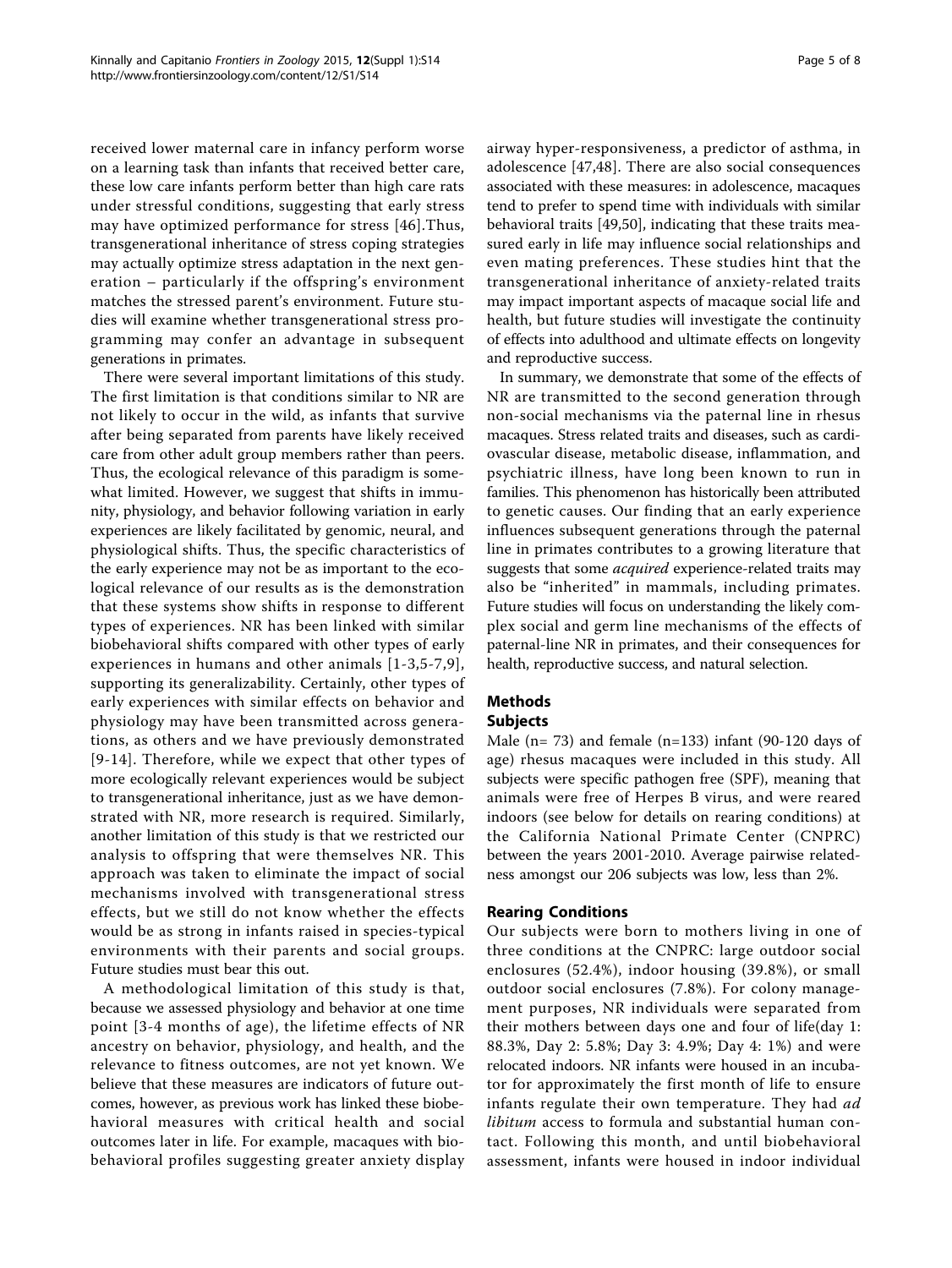cages (.46 x .61 x .69 m) with continuous access to a sex- and age-matched pair-mate. At this time, animals were weaned onto monkey chow (Purina, St. Louis, MO).During NR, animals receive about 1–1.25 hr per day of human contact during the incubator phase, and approximately half of that once they were paired with other infants. Human contact occurs for feedings, cage change and sanitation, and daily weighing.

#### Parental Rearing

Parents of our subjects had been reared in either CON-TROL or NR conditions [[2,32](#page-6-0)]. CONTROL conditions at the CNPRC have been described previously [[2](#page-6-0),[32\]](#page-6-0). These conditions include housing in one of six half-acre outdoor enclosures containing social groups [34-160 macaques) with individuals from at least 6 genetically distinct matrilines with extended kin networks. NR conditions were similar to that experienced by our subjects, except that in four cases, mothers had been separated from their own mothers after the day of birth[2, 3, 23, and 85 days). All fathers underwent NR on Day 1 of life.

Of our 206 NR infant subjects, 179 had both CON-TROL reared mothers and fathers, 16 had an NR mother and CONTROL reared father, and 11 had both an NR mother and an NR father. There were no subjects available that had a CONTROL reared mother and NR father.

#### Biobehavioral Assessment

All subjects were assessed for biobehavioral traits during a standardized biobehavioral assessment (BBA) at the CNPRC between 2001 and 2010. During a 25-hour relocation and separation from mothers and pair mates, multiple behavioral (activity, emotionality, novel object interaction, temperament ratings), physiological (plasma cortisol at four time points), and immune (white blood cell count,  $CD$  4 + and  $CD$  8 + cell counts) measures are collected from infant subjects. Standardized procedures were designed to ensure that each subject had comparable experiences to all other subjects who underwent assessment. These procedures have been described in detail elsewhere [[2,32](#page-6-0),[51\]](#page-7-0), and not all measures collected were considered in the present study.

Briefly, subjects were captured by CNPRC staff from their pair housing condition and relocated to indoor individual housing (.81 m x .61 m x .66 m) in a temperature-controlled room under a 12:12 hr light/dark cycle by 9AM. For plasma cortisol measures, blood was sampled via femoral venipuncture four times over the 25-hour period, and each sample was decanted into EDTA-treated collection vials. The first sample was collected at 1100 h (AM sample), approximately 2 hrs following social separation/relocation. The second blood sample was collected approximately 5.0 hours after the first sample at 1600 h (PM sample). Subjects were then immediately injected I.M. with dexamethasone (500 ug/kg, American Regent Laboratories, Shirley, NY). The next blood sample was taken via femoral venipuncture 16.5 hours later, at 0830 h (DEX sample). Following this sample, animals were injected I.M. with 2.5 IU Adrenocorticotropic hormone and blood was sampled 30 minutes later (ACTH sample). Cortisol is measured in each of these samples using radioimmunoassay as described previously [[3\]](#page-6-0). Immune cells counts (white blood cells, lymphocytes, CD4+ and CD8+ cells) were counted from AM samples as previously described [[52](#page-7-0)].

Within two hours of relocation, and again the following morning before return to their pair-mates, infants were observed for five minutes and frequency and duration of a variety of emotion and activity-related behaviors were recorded. Exploratory and confirmatory factor analysis [details in 51] was applied to detect latent variables underlying these behaviors. As described previously, factors describing emotionality on Days 1 and 2 were identified [[51\]](#page-7-0).

#### Data Analysis

All analyses were conducted using SPSS version 22. Three separate factor analyses were conducted to describe the common factors underlying 1.) immune cell counts (white blood cells, lymphocytes, CD 4 + and CD 8 + cells), 2.) parameters of the HPA system (plasma cortisol from AM, PM, DEX and ACTH sampling), and 3) emotionality factor scores on day 1 and 2 of biobehavioral assessment. Factor loadings of 0.4 or greater were considered to contribute significantly to the model, and factor scores were generated using the regression method. A single immune cell factor (variance explained = 82.133%) positively loaded lymphocyte counts, white blood cell counts, CD4+ and CD8+ cell counts. For the cortisol factor (variance explained = 78.198%), all sample measures loaded on this factor positively, meaning that animals with higher AM, PM, DEX, and ACTH had higher cortisol factor scores. The emotionality factor (variance explained = 70.299%) positively loaded emotionality scores on Days 1 and 2.

We used multivariate analysis to determine the relative contributions of paternal and maternal rearing history on infant immune cell counts, plasma cortisol, and emotionality factor scores. Infant sex, cohort (testing year), paternal and maternal age at infant birth, and maternal NR day of separation were included as covariates in the analysis. We controlled for genetic relatedness by entering the 5-digit identification numbers of mothers and fathers as covariates. Identification numbers are assigned in increasing order with each new animal born, so older animals have lower numbers and younger animals have higher numbers. Main effects of paternal and maternal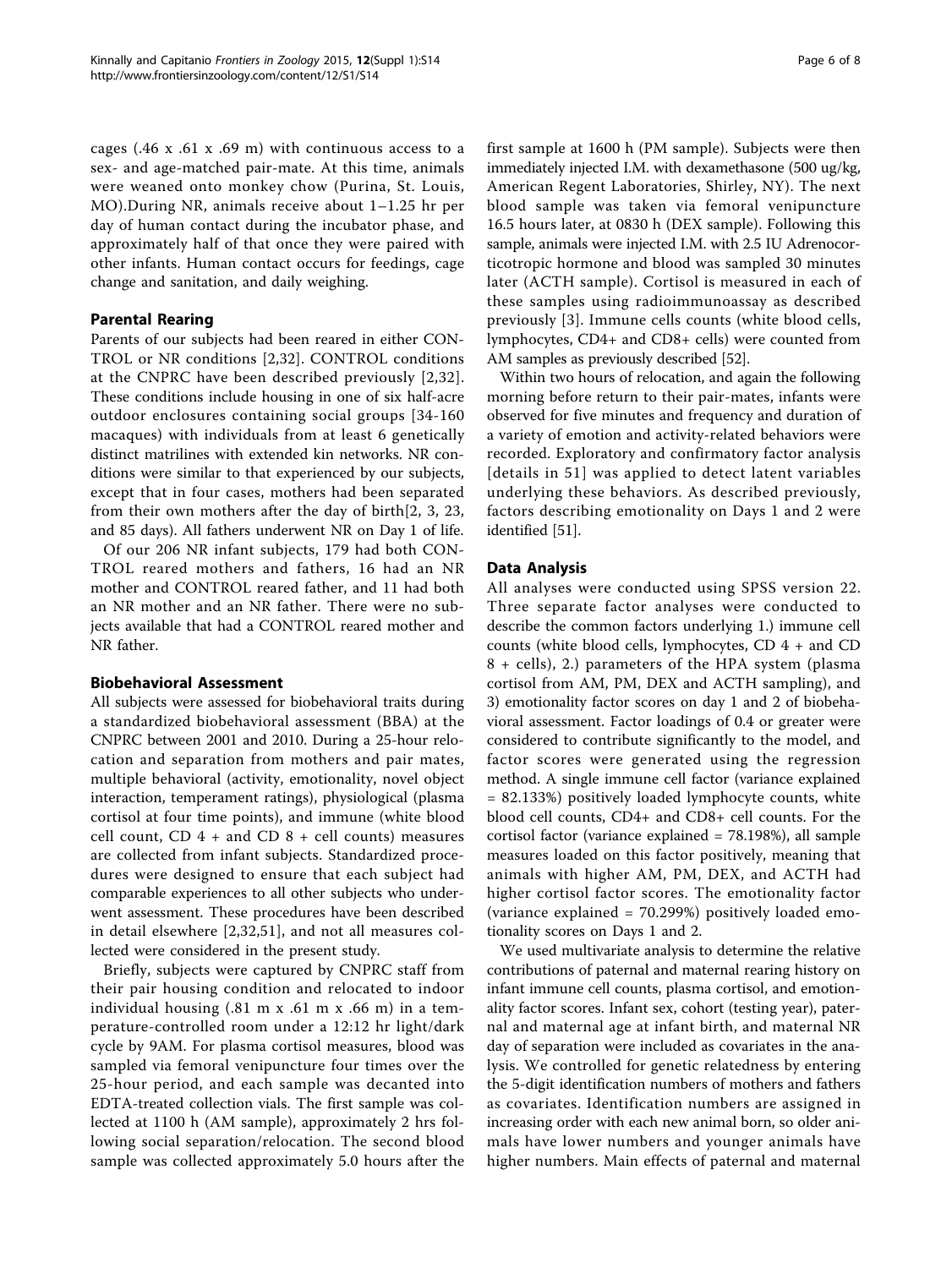<span id="page-6-0"></span>NR, as well as of covariates, were tested. The interaction between maternal and paternal NR could not be tested because there were no subjects that had a CONTROL reared mother and NR father. We also examined these relationships using linear mixed models with sire and dam ID entered as random effects. The results did not differ, so in order to include a simultaneous analysis of all dependent variables, we report only the multivariate analyses. Significance level was set at  $p \leq 0.05$ .

#### Ethical Note

All research was conducted in accordance with U.S. federal guidelines and was approved by Institutional Animal Care and Use Committee at UC Davis.

#### Competing interests

The authors have no competing interests to declare.

#### Authors' Contributions

E.L.K. conceived the idea for the present study, conducted data analysis, and wrote the paper. J.P.C. designed and funded the biobehavioral assessment program.

#### Acknowledgements

We gratefully acknowledge the contributions of Laura Del Rosso and Laura Calonder to the data collection aspects of this project, and to the animal care and veterinary staffs of CNPRC for excellent care of the animals. This work was funded by P51 OD0011107 and R24 OD010962.

#### Declarations

Publication costs for this article were funded by the German Research Foundation (FOR 1232) and the Open Access Publication Fund of Bielefeld and Muenster University.

#### Authors' details <sup>1</sup>

<sup>1</sup>California National Primate Research Center, University of California Davis, CA, 95616. <sup>2</sup>Department of Psychology, University of California, Davis, CA 95616.

#### Published: 24 August 2015

#### References

- Meaney MJ: Maternal care, gene expression, and the transmission of individual differences in stress reactivity across generations. Ann Rev Neuro 2001, 24:1161-1192.
- 2. Capitanio J, Mendoza S, Mason W, Maninger N: Rearing environment and hypothalamic-pituitary-adrenal regulation in young rhesus monkeys (Macacamulatta). Dev Psychobio 2005, 46:318-330.
- Wegman HL, Stetler C: [A meta-analytic review of the effects of childhood](http://www.ncbi.nlm.nih.gov/pubmed/19779142?dopt=Abstract) [abuse on medical outcomes in adulthood.](http://www.ncbi.nlm.nih.gov/pubmed/19779142?dopt=Abstract) Psychosom Med 2009, 71:805-812.
- 4. Danese A, Moffitt TE, Harrington H, Milne BJ, Polanczyk G, Pariante CM, Poulton R, Caspi A: [Adverse childhood experiences and adult risk factors](http://www.ncbi.nlm.nih.gov/pubmed/19996051?dopt=Abstract) [for age-related disease: depression, inflammation, and clustering of](http://www.ncbi.nlm.nih.gov/pubmed/19996051?dopt=Abstract) [metabolic risk markers.](http://www.ncbi.nlm.nih.gov/pubmed/19996051?dopt=Abstract) Arch Pediatr Adolesc Med 2009, 163:1135-43.
- 5. Conti G, Hansman C, Heckman JJ, Novak MF, Ruggiero A, Suomi SJ: Primate evidence on the late health effects of early-life adversity. PNAS U S A 2012, 109:8866-71.
- 6. Miller GE, Cole SW: Clustering of depression and inflammation in adolescents previously exposed to childhood adversity. Biol Psych 2012, 72:34-40.
- 7. Bowlby J: Maternal care and mental health. Bull World Health 1951, 3:355-533.
- 8. Spinetta J, Rigler D: The child-abusing parent: a psychological review. Psych Bull 1972, 77:296-304.
- 9. Dodge K, Bates J, Pettit G: [Mechanisms in the cycle of violence.](http://www.ncbi.nlm.nih.gov/pubmed/2270481?dopt=Abstract) Science 1990, 250:1678-1683.
- 10. Francis D, Diorio J, Liu D, Meaney MJ: [Nongenomic transmission across](http://www.ncbi.nlm.nih.gov/pubmed/10550053?dopt=Abstract) [generations of maternal behavior and stress responses in the rat.](http://www.ncbi.nlm.nih.gov/pubmed/10550053?dopt=Abstract) Science 1999, 286:1155-8.
- 11. Kinnally EL, Feinberg C, Kim D, Ferguson K, Coplan JD, Mann JJ: [Transgenerational Effects of Early Variable Foraging Demand Stress in](http://www.ncbi.nlm.nih.gov/pubmed/23436319?dopt=Abstract) [Female Bonnet Macaques.](http://www.ncbi.nlm.nih.gov/pubmed/23436319?dopt=Abstract) Am J Primatol 2013, 75:509-517.
- 12. Yehuda R, Bierer LM: [Transgenerational transmission of cortisol and PTSD](http://www.ncbi.nlm.nih.gov/pubmed/18037011?dopt=Abstract) [risk.](http://www.ncbi.nlm.nih.gov/pubmed/18037011?dopt=Abstract) Prog Brain Res 2008, 167:121-35.
- 13. Fairbanks L: [Early experience and cross-generational continuity of](http://www.ncbi.nlm.nih.gov/pubmed/2806728?dopt=Abstract) [mother-infant contact in vervet monkeys.](http://www.ncbi.nlm.nih.gov/pubmed/2806728?dopt=Abstract) Dev Psychobiol 1989, 22:669-681.
- 14. Maestripieri D: Early experience affects the intergenerational transmission of infant abuse in rhesus monkeys. ProcNatlAcadSci U S A 2005, 102:9726-9729.
- 15. McCormack K, Sanchez MM, Bardi M, Maestripieri D: [Maternal care patterns](http://www.ncbi.nlm.nih.gov/pubmed/17016838?dopt=Abstract) [and behavioral development of rhesus macaque abused infants in the](http://www.ncbi.nlm.nih.gov/pubmed/17016838?dopt=Abstract) [first 6 months of life.](http://www.ncbi.nlm.nih.gov/pubmed/17016838?dopt=Abstract) Dev psychobiol 2006, 48:537-550.
- 16. Rosenblum L, Forger C, Noland S, Trost R, Coplan J: [Response of](http://www.ncbi.nlm.nih.gov/pubmed/11507708?dopt=Abstract) [adolescent bonnet macaques to an acute fear stimulus as a function of](http://www.ncbi.nlm.nih.gov/pubmed/11507708?dopt=Abstract) [early rearing conditions.](http://www.ncbi.nlm.nih.gov/pubmed/11507708?dopt=Abstract) Dev Psychobiol 2001, 39:40-45.
- 17. Alastalo H, Räikkönen K, Pesonen AK, Osmond C, Barker DJ, Heinonen K, Kajantie E, Eriksson JG: [Cardiovascular morbidity and mortality in Finnish](http://www.ncbi.nlm.nih.gov/pubmed/22753626?dopt=Abstract) [men and women separated temporarily from their parents in](http://www.ncbi.nlm.nih.gov/pubmed/22753626?dopt=Abstract) childhood–[a life course study.](http://www.ncbi.nlm.nih.gov/pubmed/22753626?dopt=Abstract) Psychosom Med 2012, 74:583-7.
- 18. Saavedra-Rodríguez L, Feig LA: Chronic social instability induces anxiety and defective social interactions across generations. Biol Psych 2013, 73:44-53.
- 19. Franklin TB, Russig H, Weiss IC, Gräff J, Linder N, Michalon A, Vizi S, Mansuy IM: Epigenetic transmission of the impact of early stress across generations. Biol Psych 2010, 68:408-15.
- 20. Dias BG, Ressler KJ: [Parental olfactory experience influences behavior](http://www.ncbi.nlm.nih.gov/pubmed/24292232?dopt=Abstract) [and neural structure in subsequent generations.](http://www.ncbi.nlm.nih.gov/pubmed/24292232?dopt=Abstract) Nat Neurosci 2014, 17:89-96.
- 21. Mychasiuk R, Harker A, Ilnytskyy S, Gibb R: Paternal stress prior to conception alters DNA methylation and behaviour of developing rat offspring. Neurosci 2013, 241:100-5.
- 22. Dietz DM, Laplant Q, Watts EL, Hodes GE, Russo SJ, Feng J, Oosting RS, Vialou V, Nestler EJ: Paternal transmission of stress-induced pathologies. Biol Psych 2011, 70:408-14.
- 23. Rodgers AB, Morgan CP, Bronson SL, Revello S, Bale TL: [Paternal stress](http://www.ncbi.nlm.nih.gov/pubmed/23699511?dopt=Abstract) [exposure alters sperm microRNA content and reprograms offspring HPA](http://www.ncbi.nlm.nih.gov/pubmed/23699511?dopt=Abstract) [stress axis regulation.](http://www.ncbi.nlm.nih.gov/pubmed/23699511?dopt=Abstract) J Neurosci 2013, 33:9003-12.
- 24. Hoyer C, Richter H, Brandwein C, Riva MA, Gass P: [Preconceptional](http://www.ncbi.nlm.nih.gov/pubmed/23995294?dopt=Abstract) [paternal exposure to a single traumatic event affects postnatal growth](http://www.ncbi.nlm.nih.gov/pubmed/23995294?dopt=Abstract) [of female but not male offspring.](http://www.ncbi.nlm.nih.gov/pubmed/23995294?dopt=Abstract) Neuroreport 2013, 24:856-60.
- 25. Mashoodh R, Franks B, Curley JP, Champagne FA: Paternal social enrichment effects on maternal behavior and offspring growth. PNAS U S A 2012, 109(Suppl 2):17232-8.
- 26. Pembrey ME, Bygren LO, Kaati G, Edvinsson S, Northstone K, Sjöström M, Golding J: [Sex-specific, male-line transgenerational responses in humans.](http://www.ncbi.nlm.nih.gov/pubmed/16391557?dopt=Abstract) Eur J Hum Genet 2006, 14:159-66, ALSPAC Study Team.
- 27. Kaati G, Bygren LO, Pembrey M, Sjöström M: Transgenerational response to nutrition, early life circumstances and longevity. Eur J Hum Gen 2007, 15:784-90.
- 28. Capitanio J, Emborg M: [Contributions of non-human primates to](http://www.ncbi.nlm.nih.gov/pubmed/18374844?dopt=Abstract) [neuroscience research.](http://www.ncbi.nlm.nih.gov/pubmed/18374844?dopt=Abstract) Lancet 2008, 371:1126-1135.
- 29. Phillips KA, Bales KL, Capitanio JP, Conley A, Czoty PW, Hart BA, Voytko ML: Why primate models matter. Am JPrimatol 2014, 76:801-27.
- 30. Higley J, Suomi S, Linnoila M: A longitudinal assessment of CSF monoamine metabolite and plasma cortisol concentrations in young rhesus monkeys. Biol Psych 1992, 32:127-145.
- 31. Kinnally EL, Lyons LA, Abel K, Mendoza SP, Capitanio JP: [The Effects of](http://www.ncbi.nlm.nih.gov/pubmed/18081711?dopt=Abstract) [Experience and Genotype on Serotonin Transporter Gene Expression in](http://www.ncbi.nlm.nih.gov/pubmed/18081711?dopt=Abstract) [Response to Maternal Separation in Infant Rhesus Macaques.](http://www.ncbi.nlm.nih.gov/pubmed/18081711?dopt=Abstract) Genes Brain Behav 2008, 7:481-6.
- 32. Ichise M, Vines D, Gura T, Anderson G, Suomi S, Higley J, et al: Effects of early life stress on [11C]DASB positron emission tomography imaging of serotonin transporters in adolescent peer- and mother-reared rhesus monkeys. JNeurosci 2006, 26:4638-4643.